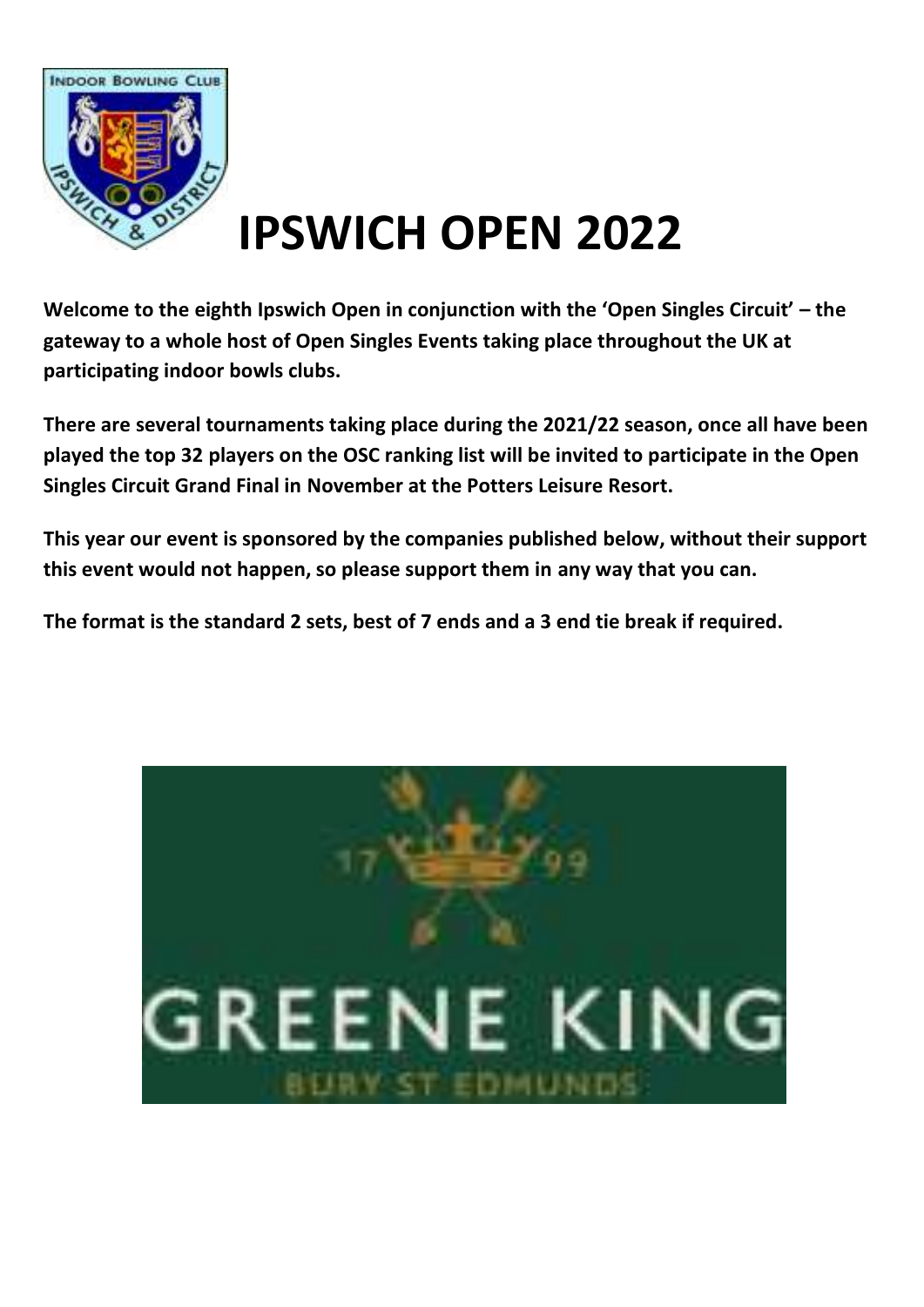## Open Singles Gircuit

|                  | Round One - Saturday 26th March 2022 - 2.00pm     |              |                             |                |  |
|------------------|---------------------------------------------------|--------------|-----------------------------|----------------|--|
|                  | <b>RED STICKERS</b>                               |              | <b>WHITE STICKERS</b>       | Rink           |  |
| IP1              | Josh Rowe w/o                                     | $\mathsf{v}$ |                             | 1              |  |
| IP <sub>2</sub>  | Norman Coad 5-2, 5-2                              | $\mathsf{v}$ | Andy Moore                  | $\overline{2}$ |  |
| IP3              | Brian Booth w/o                                   |              |                             | 3              |  |
| IP4              | Roger Osborne 4-6, 9-4, 2-1                       | v            | <b>Frank Steggall</b>       | 4              |  |
| IP <sub>5</sub>  | Ed Elmore 11-0, 10-4                              | $\mathsf{v}$ | Phil Johnson                | 5              |  |
| IP <sub>6</sub>  | Greg Rowe w/o<br>$\mathsf{v}$                     |              |                             | 6              |  |
|                  | Round One - Saturday 26th March 2022 -3:30pm      |              |                             |                |  |
|                  | <b>RED STICKERS</b>                               |              | <b>WHITE STICKERS</b>       | Rink           |  |
| IP7              | Andy Ware w/o                                     | v            |                             | 1              |  |
| IP8              | Paul Reynolds                                     | v            | Simon Toop 4-7, 5-5         | 2              |  |
| IP9              | Martin King 15-0, 10-0                            | v            | <b>Gordon Steggall</b>      | 3              |  |
| <b>IP10</b>      | Tony Webb w/o                                     | v            |                             | 4              |  |
| <b>IP11</b>      | Phil Last                                         | v            | Mark Royal 5-4, 3-5, 1-2    | 5              |  |
| <b>IP12</b>      | Paul Nicholls 9-6, 9-5                            | v            | Geoff Moore                 | 6              |  |
|                  | Round One/Two - Saturday 26th March 2022 - 5:00pm |              |                             |                |  |
|                  | <b>RED STICKERS</b>                               |              | <b>WHITE STICKERS</b>       | Rink           |  |
| <b>IP13</b>      | Jack Burch 11-3, 12-0                             | $\mathsf{v}$ | Danny Porter                | 1              |  |
| <b>IP14</b>      | Jack Larter                                       | v            | Adam Knights 3-4, 0-9       | 2              |  |
| <b>IP15</b>      | Martin Heitzman w/o                               | v            | Danny Denison (no show)     | 3              |  |
| <b>IP16</b>      | w/o                                               | v            | James Rippey                | $\overline{4}$ |  |
| <b>IP17</b>      | Josh Rowe                                         | v            | Norman Coad 3-9, 8-3, 1-2   | 5              |  |
| <b>IP18</b>      | <b>Brian Booth</b>                                |              | Roger Osborne 5-8, 1-7      | 6              |  |
|                  | Round Two - Saturday 26th March 2022 - 6:30pm     |              |                             |                |  |
|                  | <b>RED STICKERS</b>                               |              | <b>WHITE STICKERS</b>       | Rink           |  |
| <b>IP19</b>      | Ed Elmore 4-5, 9-2, 2-0                           | v            | <b>Greg Rowe</b>            | 1              |  |
| <b>IP20</b>      | <b>Martin King</b>                                | $\mathsf{v}$ | Tony Webb 3-5, 4-6          | $\overline{2}$ |  |
| <b>IP21</b>      | Andy Ware 9-3, 9-1                                | v            | Simon Toop                  | 3              |  |
| <b>IP22</b>      | Mark Royal                                        | v            | Paul Nicholls 6-5, 4-7, 0-2 | 4              |  |
| IP <sub>23</sub> | Jack Burch 5-4, 7-4                               | v            | <b>Adam Knights</b>         | 5              |  |
| <b>IP24</b>      | Martin Heitzman 6-3, 5-5                          | v            | James Rippey                | 6              |  |
| Last 16          | - Saturday $26^{th}$ March 2022 - 8:00pm          |              |                             |                |  |
|                  | <b>RED STICKERS</b>                               |              | <b>WHITE STICKERS</b>       | Rink           |  |
| <b>IP25</b>      | Roger Osborne                                     | v            | Ed Elmore 3-12, 1-12        | 2              |  |
| <b>IP26</b>      | Paul Nicholls 8-1, 4-4                            | v            | Norman Coad                 | 3              |  |
| <b>IP27</b>      | Jack Burch                                        | v            | Tony Webb 5-6, 7-7          | 4              |  |
| IP <sub>28</sub> | Andy Ware 6-5, 1-8, 2-1                           | v            | Martin Heitzman             | 5              |  |

**Winners qualify for the Quarter Finals to be played tomorrow from 4:30pm**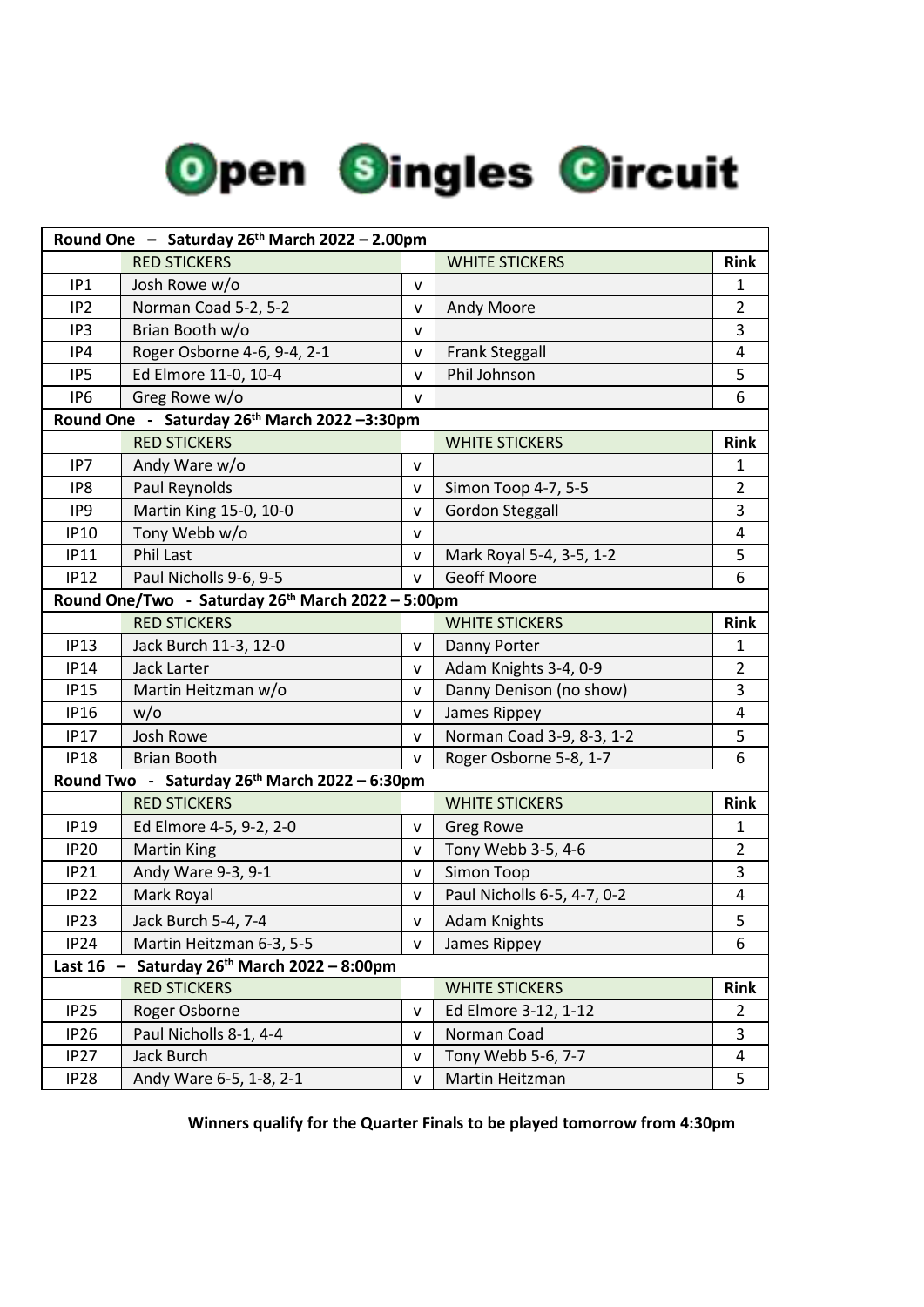| Round One - Sunday 27th March 2022 - 9:00am |                                                          |              |                          |                |
|---------------------------------------------|----------------------------------------------------------|--------------|--------------------------|----------------|
|                                             | <b>RED STICKERS</b>                                      |              | <b>WHITE STICKERS</b>    | Rink           |
| <b>IP29</b>                                 | Glenn Williams w/o                                       | $\mathsf{v}$ |                          | 1              |
| <b>IP30</b>                                 | Pat Briscoe w/o                                          | $\mathsf{v}$ |                          | $\overline{2}$ |
| <b>IP31</b>                                 | lan Honnor w/o                                           |              |                          | 3              |
| <b>IP32</b>                                 | Mark Eurich w/0<br>$\mathsf{v}$                          |              |                          | 4              |
| IP33                                        | Jeremy Russell 7-5, 7-7                                  | $\mathsf{v}$ | <b>Adrian Beecroft</b>   | 5              |
| <b>IP34</b>                                 | Jason Lewis 11-5, 8-0<br>$\mathbf{v}$<br>Colin Whitehead |              |                          | 6              |
|                                             | Round One - Sunday 27th March 2022 - 10:30am             |              |                          |                |
|                                             | <b>RED STICKERS</b>                                      |              | <b>WHITE STICKERS</b>    | <b>Rink</b>    |
| <b>IP35</b>                                 | Dan Mills w/o                                            | $\mathsf{v}$ |                          | 1              |
| <b>IP36</b>                                 | Tom Smith 7-6, 8-3                                       | $\mathsf{v}$ | Chris Bennett            | 2              |
| <b>IP37</b>                                 | Andrew Pulford w/o                                       | $\mathsf{v}$ |                          | 3              |
| <b>IP38</b>                                 | Lee Steggalls                                            | $\mathsf{v}$ | Paul Oke 2-7, 4-8        | 4              |
| <b>IP39</b>                                 | Shaun Gross w/o                                          | $\mathsf{v}$ |                          | 5              |
| <b>IP40</b>                                 | Nick Tidman                                              | $\mathsf{v}$ | Dominic Warren 1-9, 3-12 | 6              |
|                                             | Round One & Two - Sunday 27th March 2022 - 12 Noon       |              |                          |                |
|                                             | <b>RED STICKERS</b>                                      |              | <b>WHITE STICKERS</b>    | Rink           |
| <b>IP41</b>                                 | Craig Brown w/o                                          | $\mathsf{v}$ |                          | 1              |
| <b>IP42</b>                                 | David Baxter w/o                                         | $\mathsf{v}$ |                          | $\overline{2}$ |
| <b>IP43</b>                                 | Lea Blackham w/o                                         | $\mathsf{v}$ |                          | 3              |
| <b>IP44</b>                                 | Andrew Penfold w/o                                       | $\mathsf{v}$ |                          | 4              |
| <b>IP45</b>                                 | Glenn Williams 8-2, 8-6                                  | $\mathsf{v}$ | Pat Briscoe              | 5              |
| <b>IP46</b>                                 | lan Honnor 8-1, 8-4<br>$\mathbf v$<br>Mark Eurich        |              |                          | 6              |
| Round Two - Sunday 27th March 2022 - 1:30pm |                                                          |              |                          |                |
|                                             | <b>RED STICKERS</b>                                      |              | <b>WHITE STICKERS</b>    | Rink           |
| <b>IP47</b>                                 | <b>Andrew Pulford</b>                                    | $\mathsf{v}$ | Paul Oke 7-9, 8-8        | 1              |
| <b>IP48</b>                                 | Jeremy Russell 5-6, 6-1, 2-0                             | $\mathsf{v}$ | Jason Lewis              | $\overline{2}$ |
| <b>IP49</b>                                 | Dan Mills 8-6, 1-6, 2-0                                  | $\mathsf{v}$ | <b>Tom Smith</b>         | 3              |
| <b>IP50</b>                                 | <b>Shaun Gross</b>                                       | $\mathsf{v}$ | Dominic Warren 2-7, 1-10 | 4              |
| <b>IP51</b>                                 | Craig Brown 3-8, 7-4, 2-0                                | $\mathsf{v}$ | David Baxter             | 5              |
| <b>IP52</b>                                 | Lea Blackham                                             | $\mathsf{v}$ | Andrew Penfold 2-7, 1-9  | 6              |
| Last 16 - Sunday 27th March 2022 - 3:00pm   |                                                          |              |                          |                |
|                                             | <b>RED STICKERS</b>                                      |              | <b>WHITE STICKERS</b>    | Rink           |
| <b>IP53</b>                                 | Glenn Williams 14-0, 12-5                                | v            | Craig Brown              | 2              |
| <b>IP54</b>                                 | Jeremy Russell                                           | $\mathsf{v}$ | Ian Honnor 4-7, 2-8      | 3              |
| <b>IP55</b>                                 | Dan Mills 10-3, 6-2                                      | $\mathsf{v}$ | Andrew Penfold           | 4              |
| <b>IP56</b>                                 | Dominic Warren                                           | v            | Paul Oke 4-10, 3-7       | 5              |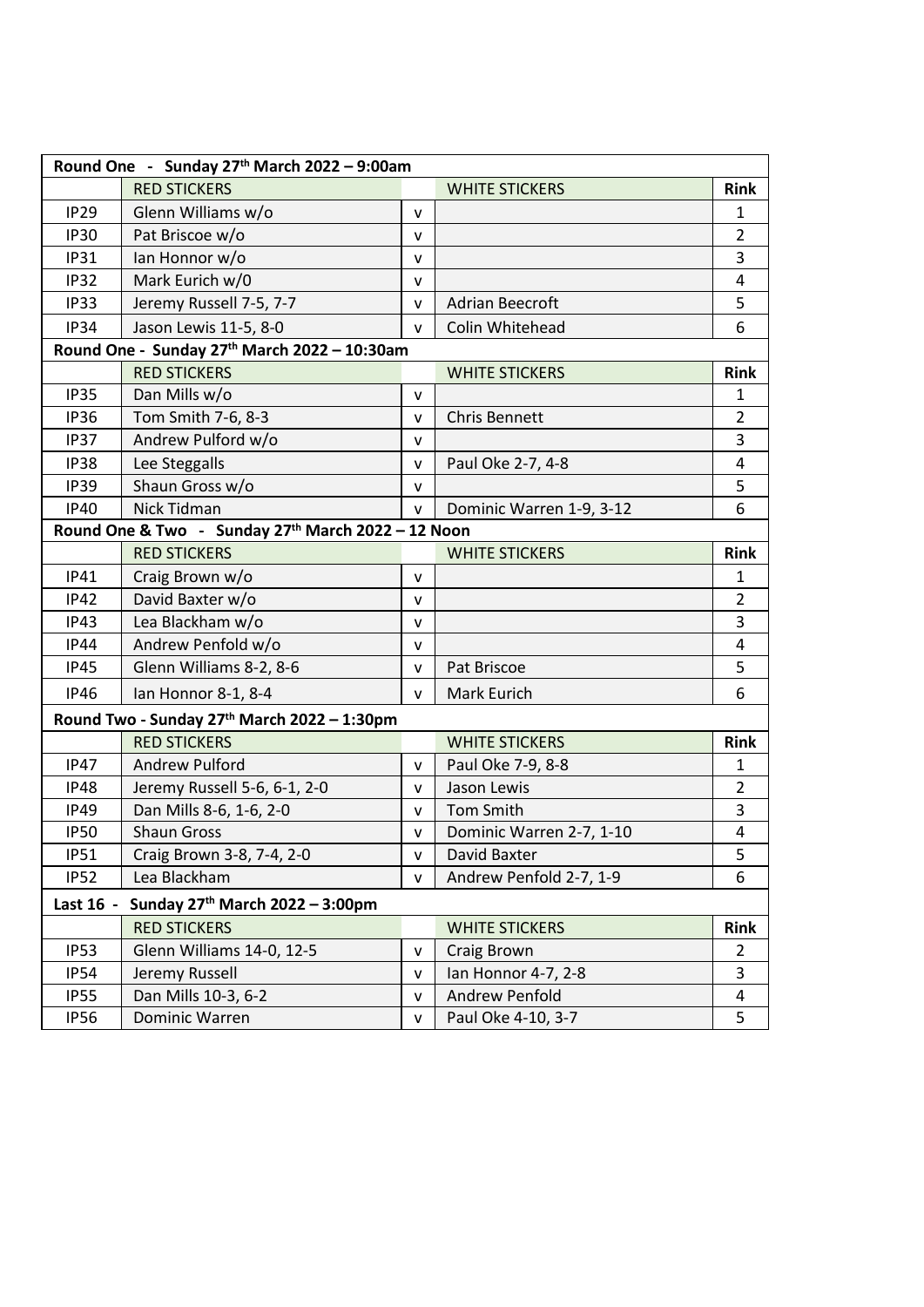| Quarter Final - Sunday 27th March 2022 - 4:30pm |                        |   |                         |             |
|-------------------------------------------------|------------------------|---|-------------------------|-------------|
| <b>RED STICKERS</b>                             |                        |   | <b>WHITE STICKERS</b>   | <b>Rink</b> |
| Q1                                              | Andy Ware              |   | Tony Webb 5-10, 3-8     |             |
| Q <sub>2</sub>                                  | Paul Oke 3-8, 5-4, 2-1 | v | Paul Nicholls           |             |
| Q3                                              | Glenn Williams         | v | Ed Elmore 5-8, 7-2, 0-2 |             |
| Q4                                              | lan Honnor             |   | Dan Mills 2-6, 5-5      |             |

| Sunday $27^{th}$ March $2022 - 6:00$ pm<br>Semi Final |                         |              |                          |             |
|-------------------------------------------------------|-------------------------|--------------|--------------------------|-------------|
|                                                       | <b>RED STICKERS</b>     |              | <b>WHITE STICKERS</b>    | <b>Rink</b> |
| SF <sub>1</sub>                                       | Ed Elmore 9-5, 4-9, 2-1 | $\mathbf{v}$ | Paul Oke                 |             |
| SF <sub>2</sub>                                       | Dan Mills               | $\mathbf{v}$ | Tony Webb 3-12, 7-5, 0-2 |             |

| Final | Sunday $27th$ March 2022 - 7:30pm |  |                       |      |
|-------|-----------------------------------|--|-----------------------|------|
|       | <b>RED STICKERS</b>               |  | <b>WHITE STICKERS</b> | Rink |
|       | Ed Elmore 9-0, 10-2               |  | Tony Webb             |      |

**Winner: \_\_\_\_\_\_Ed Elmore\_\_\_\_\_\_\_\_\_\_\_\_\_\_\_\_\_\_\_\_\_\_\_\_\_\_\_\_\_\_\_\_\_**

| <b>PREVIOUS CHAMPIONS</b> |                             |  |
|---------------------------|-----------------------------|--|
| 2013                      | Katherine Rednall (Ipswich) |  |
| 2014                      | Neil Smith (Westlecot)      |  |
| 2015                      | David Attwood (Huntingdon)  |  |
| 2016                      | Andy Ware (City of Ely)     |  |
| 2017                      | Ian Honnor (Swale)          |  |
| 2018                      | Dom Warren (Ipswich)        |  |
| 2019                      | Ed Elmore (City of Ely)     |  |